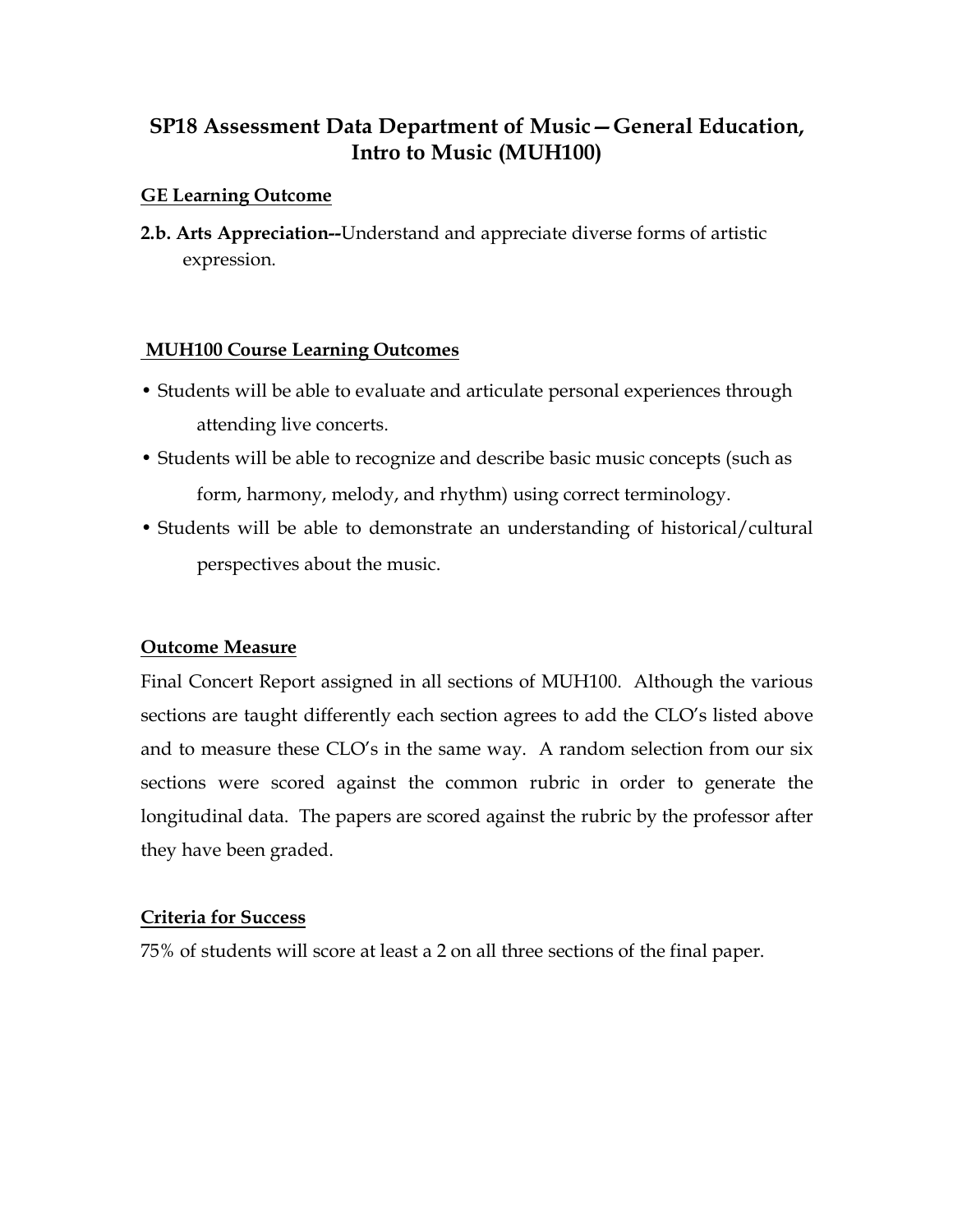## **Longitudinal Data**

|                      | Students will be able to | Students will be able to      | Students will be able to de-  |
|----------------------|--------------------------|-------------------------------|-------------------------------|
|                      | evalu-ate and articulate | recognize and describe basic  | monstrate an understanding    |
|                      | personal experiences     | music concepts (such as form, | of historical/cultural        |
|                      | through attending live   | harmony) using correct        | perspectives about the music. |
|                      | concerts.                | terminology.                  |                               |
| <b>SP16 Averages</b> | $2.42 - 87%$             | 1.96-79%                      | $1.38 - 50\%$                 |
| FA16 Averages        | 2.83-98%                 | $2.34 - 74%$                  | 1.86-52%                      |
| <b>SP17 Averages</b> | $2.85 - 88%$             | $2.26 - 72%$                  | $2.21 - 63%$                  |
| <b>SP18</b>          |                          |                               |                               |
| Sec 1-Johnson        |                          | 0                             |                               |
| Sec 2-Stevens        | $2.4 - 88%$              | $2.3 - 77\%$                  | $1.5 - 69%$                   |
| Sec 3-Dally          |                          | 0                             |                               |
| Sec 4-Tyler          | $2.9 - 100\%$            | $2.4 - 75%$                   | $2.8 - 83%$                   |
| Sec 5-Stevens        | $2.4 - 89%$              | $2.3 - 81\%$                  | .9—53%                        |
| Sec 6-Mein           | $1.9 - 77\%$             | $1.5 - 61%$                   | $.8 - 49%$                    |

## **Conclusions Drawn from Data**

MUH100 is an introduction to Western Art Music course that is taught by six instructors who all approach the course differently. Two years ago, we adopted a shared set of LO's and agreed to assess these LO's with a common paper. Our work highlighted that we do not have a shared vision for what we want to accomplish in the various sections of this course, that student experience with the course varies widely and that student satisfaction is uneven.

We appear to be hitting our mark of "75% of students achieving at least a 2 on all sections of the paper" only in our first category, and in this category, perhaps too easily. The third category requires the use of technical language in order to explain musical experience and is the most difficult for the students. Our instructors have worked on this area and our scores have improved. We provided some help for the instructor who struggled with the rubrics last semester and his scores improved as well. We had one instructor this year who decided to not use the final paper and did not assess his students. We had one new instructor who is still learning our system.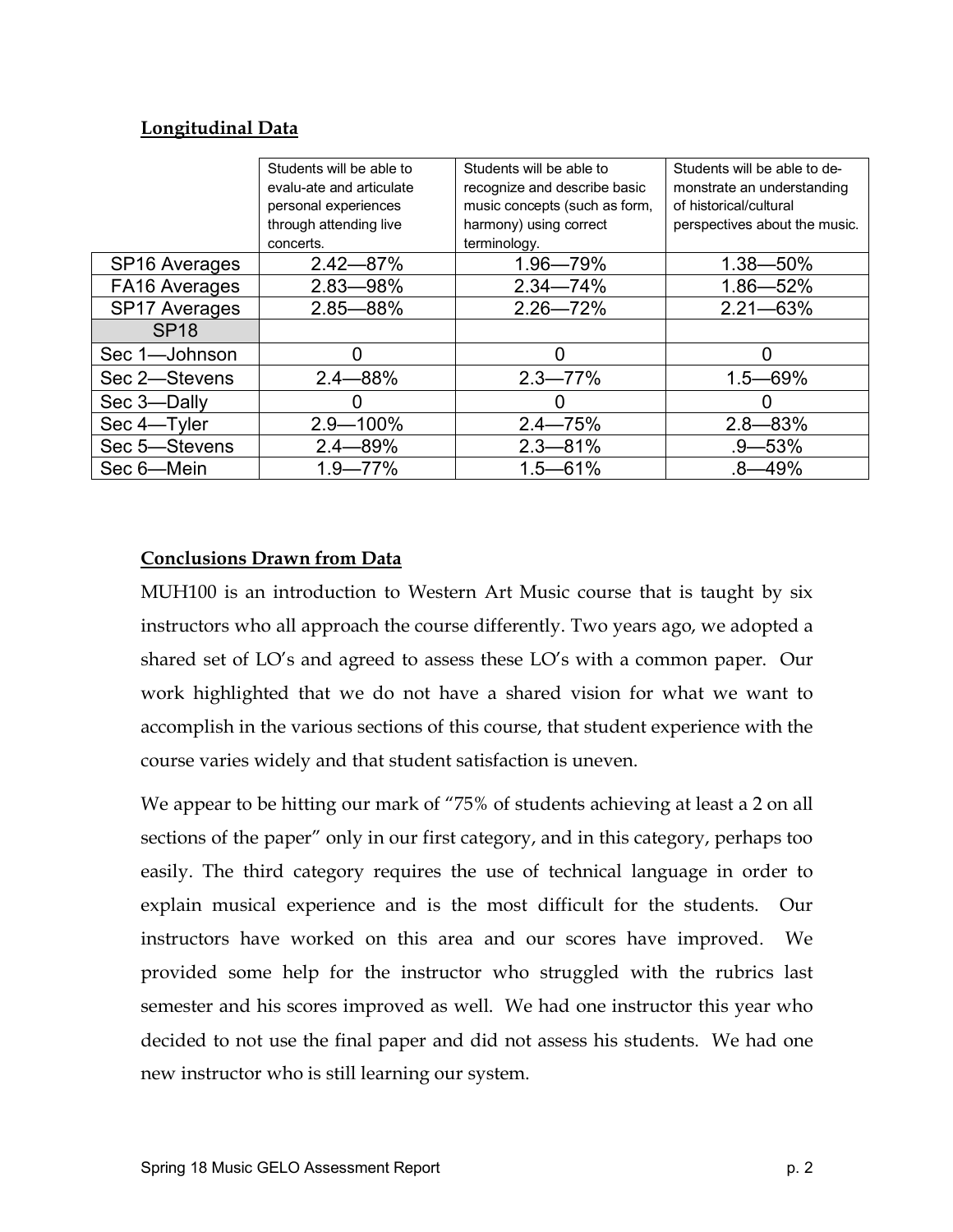## **Changes to be Made Based on Data**

We need to continue the discussion of what we want to accomplish in MUH100 and why we are teaching the course. The goal for these discussions is a shared vision for the course that undergirds the various sections, enforces common standards, upholds academic freedom and celebrates the diversity of teaching styles. We need to continue all instructors to give the assignment in an even manner, stress the importance of the assignment with their students and scaffold technical writing in such a way that students are comfortable by the time the last paper is assigned.

The one instructor who did not assess his students is no longer employed by the University.

Finally, we seem to be witnessing grade inflation and will run a benchmarking session with our faculty at our first faculty meeting in order to ensure that our scoring is fair and unbiased. The high number of 3's and 100% rating seems to indicate that we are not upholding rigor in this assignment. A set of outside eyes on the papers and their associated rubrics will benefit both the instructors and the students.